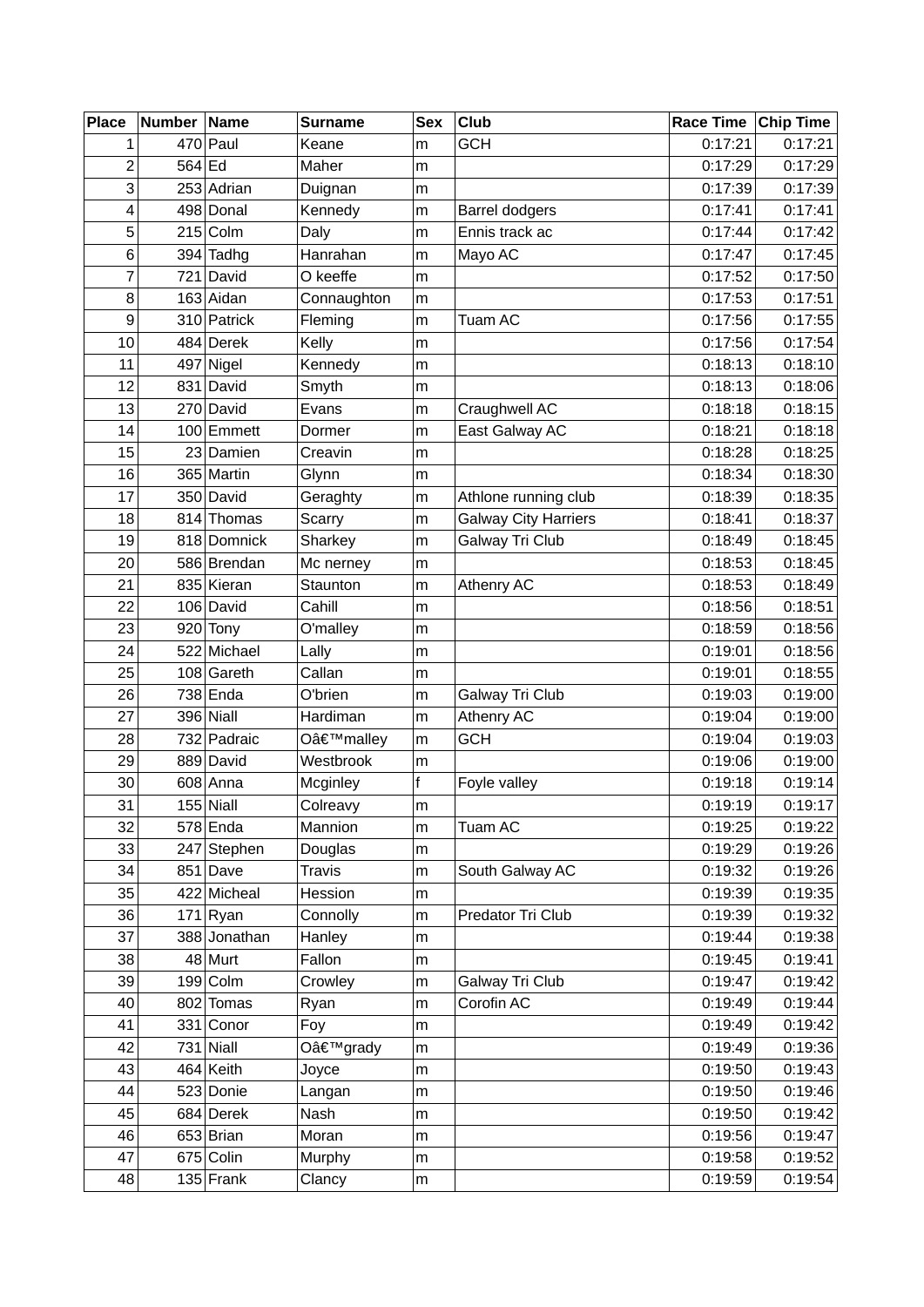| 49 |         | 21 Michael      | Callaghan    | m            |                             | 0:20:01  | 0:19:55  |
|----|---------|-----------------|--------------|--------------|-----------------------------|----------|----------|
| 50 |         | 198 Thomas      | Crowe        | m            |                             | 0:20:03  | 0:19:59  |
| 51 |         | 53 Michael      | <b>Baker</b> | m            |                             | 0:20:05  | 0:20:01  |
| 52 |         | 499 David       | Kenny        | m            |                             | 0:20:06  | 0:19:58  |
| 53 |         | 330 Damien      | Foy          | m            |                             | 0:20:08  | 0:20:01  |
| 54 |         | 390 George      | Hanley       | m            |                             | 0:20:10  | 0:20:02  |
| 55 |         | 600 Conor       | Mcdonagh     | m            |                             | 0:20:13  | 0:19:57  |
| 56 |         | 918 Dermot      | Morrissey    | m            |                             | 0:20:14  | 0:20:08  |
| 57 |         | 405 Michael     | Healy        | m            | <b>Clare River Harriers</b> | 0:20:16  | 0:20:08  |
| 58 |         | 784 Kevin       | Raftery      | m            | Galway Tri Club             | 0:20:20  | 0:20:05  |
| 59 |         | 489 Shane       | Kelly        | m            |                             | 0:20:20  | 0:20:09  |
| 60 |         | 587 Derek       | Mc walter    | m            | Thermo King RC              | 0:20:20  | 0:20:16  |
| 61 |         | $14$ Philip     | Hunter       | m            |                             | 0:20:21  | 0:20:18  |
| 62 |         | $604$ Colm      | Mcdonnell    | m            |                             | 0:20:22  | 0:20:18  |
| 63 |         | 614 Cathal      | Mcinerney    | m            |                             | 0:20:23  | 0:20:15  |
| 64 |         | 428 Peter       | Higgins      | m            |                             | 0:20:27  | 0:20:20  |
| 65 |         | $178$ Mark      | Conroy       | m            |                             | 0:20:27  | 0:20:26  |
| 66 |         | 304 Tomas       | Flanagan     | m            |                             | 0:20:28  | 0:20:23  |
| 67 |         | 286 Yvonne      | Fehily       | f            |                             | 0:20:29  | 0:20:29  |
| 68 | 101     | Therese         | <b>Byrne</b> | $\mathsf{f}$ | East Galway AC              | 0:20:30  | 0:20:27  |
| 69 | 749 Pol |                 | O'dhaibhi    | m            |                             | 0:20:35  | 0:20:26  |
| 70 |         | 158 Christopher | Conboy       | m            | East Galway AC              | 0:20:39  | 0:20:35  |
| 71 |         | 93 Patrick      | <b>Burke</b> | m            |                             | 0:20:41  | 0:20:35  |
| 72 |         | 118 Eunan       | Canavan      | m            |                             | 0:20:41  | 0:20:33  |
| 73 |         | 31 Charles      | Lin          | m            |                             | 0:20:42  | 0:20:38  |
| 74 |         | $673$ John      | Murphy       | m            |                             | 0:20:43  | 0:20:32  |
| 75 |         | 688 Fergal      | Neilan       | m            |                             | 0:20:47  | 0:20:37  |
| 76 |         | $162$ Keith     | Connaughton  | m            | Galway Tri Club             | 0:20:48  | 0:20:41  |
| 77 |         | $917$ David     | Mescal       | m            |                             | 0:20:49  | 0:20:40  |
| 78 |         | 378 Olivier     | Griseti      | m            | Castlegar AC                | 0:20:52  | 0:20:46  |
| 79 |         | 393 Jimmy       | Hannon       | m            | Galway Tri Club             | 0:20:53  | 0:20:43  |
| 80 |         | $173$ John      | Connolly     | m            |                             | 0:20:54  | 0:20:47  |
| 81 |         | $883$ John      | Ward         | m            |                             | 0:20:55  | 0:20:43  |
| 82 |         | 10 Brendan      | Monaghan     | ${\sf m}$    | Tuam AC                     | 0:20:55  | 0:20:49  |
| 83 |         | $656$ Mark      | Moran        | ${\sf m}$    |                             | 0:20:55  | 0:20:49  |
| 84 |         | 897 Tommy joe   | Whyte        | ${\sf m}$    | Tuam AC                     | 0:20:59  | 0:20:56  |
| 85 |         | $847$ Alan      | Thompson     | m            | Corofin AC                  | 0:21:04  | 0:21:01  |
| 86 |         | 184 Declan      | Cormican     | m            |                             | 0:21:08  | 0:20:49  |
| 87 |         | 706 John        | O callaghan  | ${\sf m}$    |                             | 0:21:10  | 0:20:57  |
| 88 |         | $496$ John      | Kennedy      | ${\sf m}$    | Craughwell AC               | 0:21:10  | 0:21:04  |
| 89 |         | 461 Sinead      | Jordan       | $\mathsf f$  | <b>Galway City Harriers</b> | 00:21:10 | 00:21:10 |
| 90 |         | 478 Bryan       | Keely        | m            |                             | 0:21:11  | 0:21:06  |
| 91 |         | $689$ Tony      | Nevin        | ${\sf m}$    | Craughwell AC               | 0:21:15  | 0:21:05  |
| 92 |         | 218 Drew        | Davison      | m            |                             | 0:21:19  | 0:21:13  |
| 93 |         | $5$ Mick        | Rice         | m            | Athenry AC                  | 0:21:19  | 0:21:01  |
| 94 |         | 674 Anthony     | Murphy       | ${\sf m}$    |                             | 0:21:21  | 0:21:14  |
| 95 |         | $414$ Paul      | Hehir        | ${\sf m}$    | Hq gym tuam                 | 0:21:21  | 0:21:17  |
| 96 |         | 785 Donal       | Reddan       | m            |                             | 0:21:24  | 0:21:18  |
| 97 |         | 826 Jarlath     | Slattery     | ${\sf m}$    | Tuam AC                     | 0:21:25  | 0:21:19  |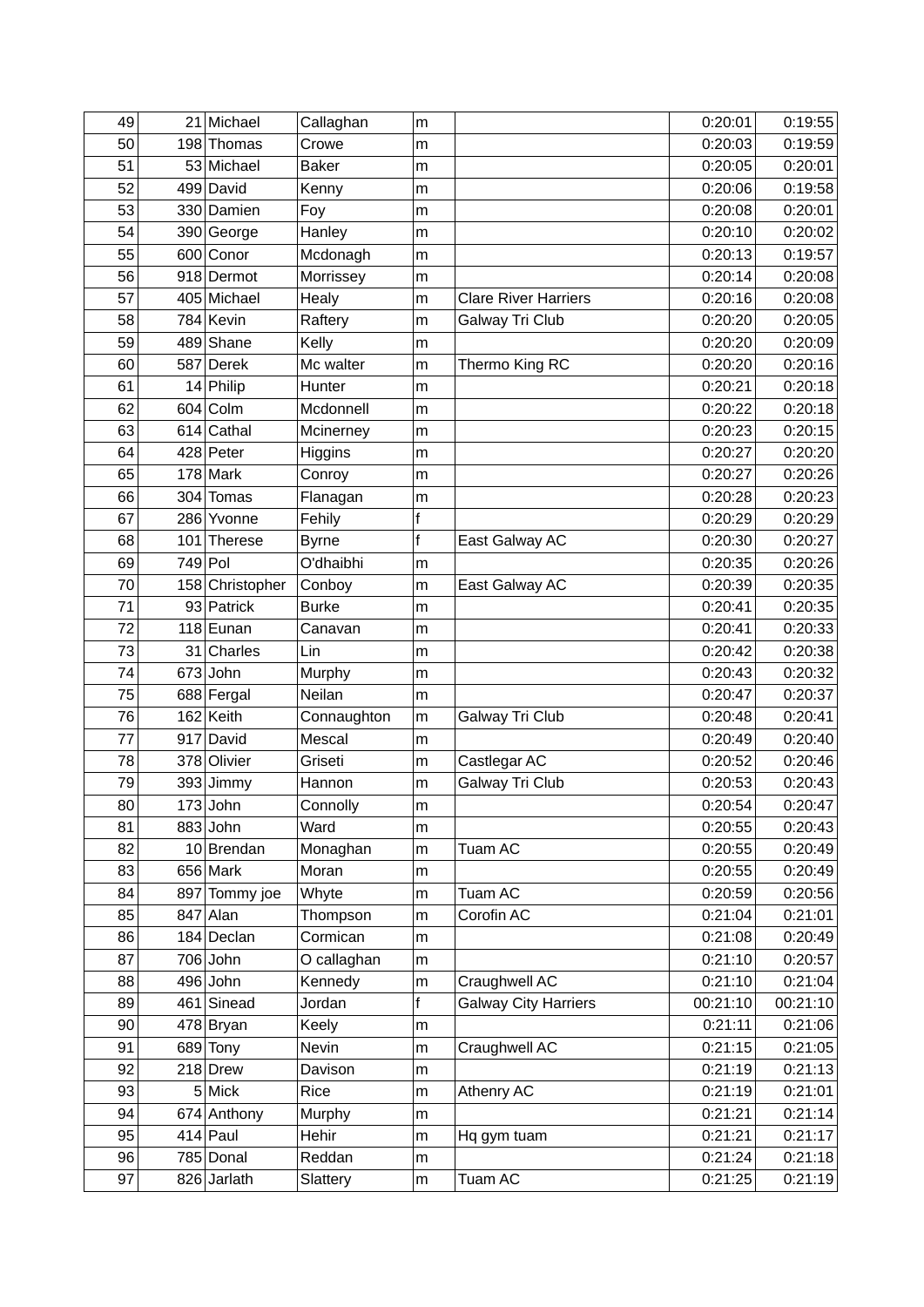| 98  |              | 235 Patrick   | Dolan          | m | Craughwell AC               | 0:21:27 | 0:21:23 |
|-----|--------------|---------------|----------------|---|-----------------------------|---------|---------|
| 99  |              | $412$ Paul    | Hegarty        | m | Corofin AC                  | 0:21:28 | 0:21:24 |
| 100 |              | 905 Deirdre   | Moroney        | f |                             | 0:21:29 | 0:21:16 |
| 101 |              | 168 Daniel    | Conneely       | m |                             | 0:21:35 | 0:21:27 |
| 102 |              | 98 Darrelle   | <b>Burke</b>   | f |                             | 0:21:35 | 0:21:28 |
| 103 |              | $231$ Sean    | Dinneen        | m | <b>GCH</b>                  | 0:21:41 | 0:21:34 |
| 104 |              | $230$ Mark    | Dinkin         | m | <b>Clare River Harriers</b> | 0:21:42 | 0:21:21 |
| 105 |              | 913 Brenda    | Dalton         | f |                             | 0:21:42 | 0:21:32 |
| 106 |              | 371 Noel      | Gorman         | m | Craughwell AC               | 0:21:43 | 0:21:39 |
| 107 |              | 466 Tsukushi  | Kamiya         | m |                             | 0:21:43 | 0:21:26 |
| 108 |              | $521$ Dean    | Laffey         | m | Athenry AC                  | 0:21:45 | 0:21:32 |
| 109 |              | $774$ Linda   | Porter         | f | Craughwell AC               | 0:21:48 | 0:21:43 |
| 110 |              | $446$ John    | Hynes          | m |                             | 0:21:51 | 0:21:44 |
| 111 |              | $81$ Tom      | <b>Breen</b>   | m | <b>Galway City Harriers</b> | 0:21:53 | 0:21:47 |
| 112 |              | 415 Alphonsus | Heneghan       | m | Athenry AC                  | 0:21:53 | 0:21:47 |
| 113 |              | $734$ Tom     | O'reilly       | m |                             | 0:21:54 | 0:21:44 |
| 114 |              | 568 Clodagh   | Mahon          | f | Predator Tri Club           | 0:21:54 | 0:21:48 |
| 115 |              | $237$ Liam    | Dolan          | m |                             | 0:21:59 | 0:21:52 |
| 116 |              | $595$ Paul    | Mcdaid         | m |                             | 0:21:59 | 0:21:40 |
| 117 |              | $153$ Tony    | Collins        | m | Athenry AC                  | 0:22:02 | 0:21:50 |
| 118 |              | 75 Derek      | <b>Brady</b>   | m | Craughwell AC               | 0:22:03 | 0:21:46 |
| 119 |              | 337 Brian     | Gallagher      | m | Corofin AC                  | 0:22:04 | 0:21:58 |
| 120 |              | 551 Eileen    | Lundon         | f | South Galway AC             | 0:22:05 | 0:22:00 |
| 121 |              | $17$ Kate     | Lyons          | f |                             | 0:22:06 | 0:21:51 |
| 122 |              | 132 Trevor    | Casserly       | m |                             | 0:22:08 | 0:21:47 |
| 123 |              | 323 Patrick   | Forde          | m | Athenry AC                  | 0:22:13 | 0:21:49 |
| 124 |              | $592$ Eoin    | Mccarthy       | m |                             | 0:22:13 | 0:22:04 |
| 125 |              | 559 Dermot    | Macken         | m |                             | 0:22:15 | 0:21:54 |
| 126 | Virtual Alan |               | Ochana         | m |                             | 0:22:15 | 0:22:15 |
| 127 |              | 332 Gareth    | Freaney        | m |                             | 0:22:15 | 0:21:41 |
| 128 |              | 823 Richard   | Simpson        | m | <b>Galway City Harriers</b> | 0:22:15 | 0:22:06 |
| 129 |              | $644$ Pat     | Monahan        | m | Craughwell AC               | 0:22:16 | 0:22:05 |
| 130 |              | 899 Barry     | Wrafter        | m |                             | 0:22:17 | 0:22:14 |
| 131 |              | 317 Patrick   | Foley          | m | Predator Tri Club           | 0:22:19 | 0:22:16 |
| 132 |              | 54 David      | <b>Barrett</b> | m | Loughrea AC                 | 0:22:20 | 0:22:14 |
| 133 |              | $279$ Brian   | Fallon         | m |                             | 0:22:21 | 0:22:09 |
| 134 |              | 43 Cathal     | McDonagh       | m |                             | 0:22:21 | 0:22:17 |
| 135 |              | $283$ Sean    | Farrell        | m |                             | 0:22:23 | 0:22:11 |
| 136 |              | 716 Eric      | O donnell      | m |                             | 0:22:24 | 0:22:12 |
| 137 |              | 385 Colm      | Hally          | m |                             | 0:22:25 | 0:22:15 |
| 138 | 777          | Liam          | Power          | m |                             | 0:22:25 | 0:22:13 |
| 139 |              | 911 Michael   | Heaney         | m |                             | 0:22:27 | 0:22:21 |
| 140 |              | 73 Mark       | <b>Bradish</b> | m |                             | 0:22:28 | 0:22:12 |
| 141 |              | 200 Clodagh   | Crowley        | f |                             | 0:22:28 | 0:22:19 |
| 142 |              | $349$ Tim     | Geraghty       | m | Tuam AC                     | 0:22:28 | 0:22:19 |
| 143 |              | 353 Martin    | Gill           | m |                             | 0:22:32 | 0:22:24 |
| 144 |              | 124 Donall    | Carroll        | m |                             | 0:22:33 | 0:22:19 |
| 145 |              | $201$ Pat     | Crowley        | m |                             | 0:22:34 | 0:22:25 |
| 146 |              | 245 Gerard    | Donohue        | m |                             | 0:22:36 | 0:22:24 |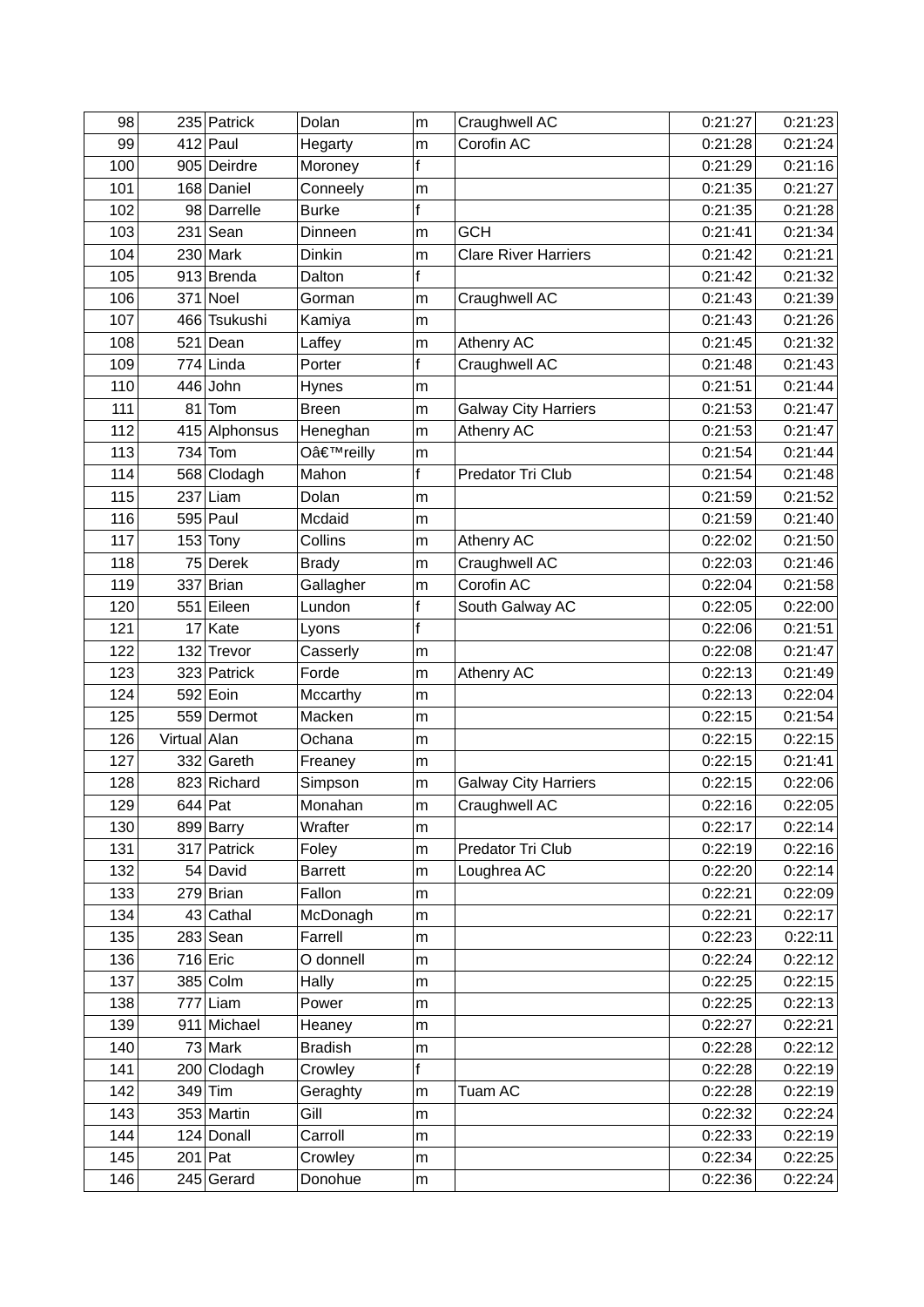| 147 |             | 295 Adrian     | Fitzmaurice  | m           | <b>GCH</b>                  | 0:22:36 | 0:22:27 |
|-----|-------------|----------------|--------------|-------------|-----------------------------|---------|---------|
| 148 |             | 236 Brian      | Dolan        | m           | Ballinasloe road runners    | 0:22:38 | 0:22:18 |
| 149 |             | $664$ Paul     | Morris       | m           | Tuam AC                     | 0:22:41 | 0:22:32 |
| 150 |             | $701$ Mary     | Noone        | f           | Caltra & District AC        | 0:22:41 | 0:22:19 |
| 151 |             | 360 Frank      | Gilmore      | m           | Castlegar AC                | 0:22:42 | 0:22:28 |
| 152 |             | Virtual Adrian | Carney       | m           |                             | 0:22:42 | 0:22:42 |
| 153 |             | 240 Noel       | Donnellan    | m           | Caltra & District AC        | 0:22:42 | 0:22:18 |
| 154 |             | $890$ Paul     | Whent        | m           | <b>Galway City Harriers</b> | 0:22:42 | 0:22:29 |
| 155 |             | 556 Cormac     | Lyons        | m           | Galway Tri Club             | 0:22:46 | 0:22:36 |
| 156 |             | $275$ Paul     | Fahy         | m           |                             | 0:22:50 | 0:22:35 |
| 157 |             | 294 Eileen     | Finn-graham  | f           |                             | 0:22:50 | 0:22:39 |
| 158 |             | $172$ Liam     | Connolly     | m           | Abbeyknockmoy running club  | 0:22:53 | 0:22:36 |
| 159 | $670 R$ .j. |                | Mullen       | m           |                             | 0:22:55 | 0:22:23 |
| 160 |             | 348 Louise     | Geoghegan    | f           |                             | 0:22:56 | 0:22:43 |
| 161 |             | 248 Aidan      | Doyle        | m           | Tuam AC                     | 0:22:59 | 0:22:46 |
| 162 |             | 252 Fiona      | Duggan       | f           | Castlegar AC                | 0:22:59 | 0:22:43 |
| 163 |             | $741$ John     | Ocarroll     | m           | Galway Tri Club             | 0:23:03 | 0:22:51 |
| 164 |             | 567 Declan     | Mahon        | m           | Predator Tri Club           | 0:23:06 | 0:23:00 |
| 165 |             | $4$ Alan       | <b>Burke</b> | m           | Athenry AC                  | 0:23:09 | 0:22:59 |
| 166 |             | 666 Raymond    | Moylan       | m           | South Galway AC             | 0:23:10 | 0:22:59 |
| 167 |             | 222 Aideen     | De paor      | f           |                             | 0:23:11 | 0:23:05 |
| 168 |             | 442 Mike       | Hughes       | m           | South Galway AC             | 0:23:12 | 0:22:51 |
| 169 |             | 886 Mirko      | Warnke       | m           | <b>Galway City Harriers</b> | 0:23:12 | 0:22:54 |
| 170 |             | 432 Eimear     | Holland      | f           |                             | 0:23:13 | 0:22:51 |
| 171 |             | 756 Martin     | O'hara       | m           | Athenry AC                  | 0:23:14 | 0:22:50 |
| 172 |             | 144 Patrick    | Coen         | m           |                             | 0:23:15 | 0:22:58 |
| 173 |             | $695$ Colm     | Niland       | m           |                             | 0:23:16 | 0:23:01 |
| 174 |             | 885 Colette    | Ward         | f           |                             | 0:23:16 | 0:23:04 |
| 175 |             | 778 Frank      | Power        | f           | South Galway AC             | 0:23:16 | 0:23:07 |
| 176 |             | 708 Hayden     | O connel     | m           |                             | 0:23:18 | 0:23:01 |
| 177 |             | 391 Ollie      | Hanley       | m           |                             | 0:23:19 | 0:23:08 |
| 178 |             | 591 Eileen     | Mccarthy     | $\mathsf f$ | <b>Galway City Harriers</b> | 0:23:20 | 0:23:06 |
| 179 |             | 433 Declan     | Holland      | m           |                             | 0:23:21 | 0:23:00 |
| 180 |             | 682 Gerardine  | <b>Nally</b> | f           |                             | 0:23:21 | 0:23:15 |
| 181 |             | 580 Conor      | Marrinan     | m           | Run 4 life craughwell       | 0:23:24 | 0:22:58 |
| 182 |             | 788 Pat        | Roberts      | m           | East Galway AC              | 0:23:27 | 0:23:19 |
| 183 |             | $740$ Shane    | O'brien      | m           | <b>Clare River Harriers</b> | 0:23:35 | 0:23:13 |
| 184 |             | 859 Michelle   | Tuohy        | f           | Athenry AC                  | 0:23:35 | 0:23:11 |
| 185 |             | $176$ Mary     | Connolly     | f           | Galway meet and train       | 0:23:35 | 0:23:32 |
| 186 |             | $340$ Vinny    | Gallagher    | m           | Thermo King RC              | 0:23:37 | 0:23:24 |
| 187 |             | $650$ Niall    | Moore        | m           |                             | 0:23:38 | 0:23:12 |
| 188 |             | $113$ Mark     | Campbell     | m           | Craughwell AC               | 0:23:38 | 0:23:14 |
| 189 |             | 585 Michael    | Mc mahon     | m           | Marathon club ireland       | 0:23:40 | 0:23:30 |
| 190 |             | 69 Bandura     | Bogdan       | m           | Polish runners ireland club | 0:23:45 | 0:23:30 |
| 191 |             | $654$ Helen    | Moran        | f           |                             | 0:23:47 | 0:23:39 |
| 192 |             | 547 Etienne    | Louw         | m           |                             | 0:23:54 | 0:23:49 |
| 193 |             | $374$ Sean     | Grace        | m           | <b>Clare River Harriers</b> | 0:23:54 | 0:23:33 |
| 194 |             | $839$ Orla     | Stevens      | f           | Athenry AC                  | 0:23:56 | 0:23:38 |
| 195 |             | $562$ Tom      | Maguire      | m           | Bac                         | 0:23:57 | 0:23:30 |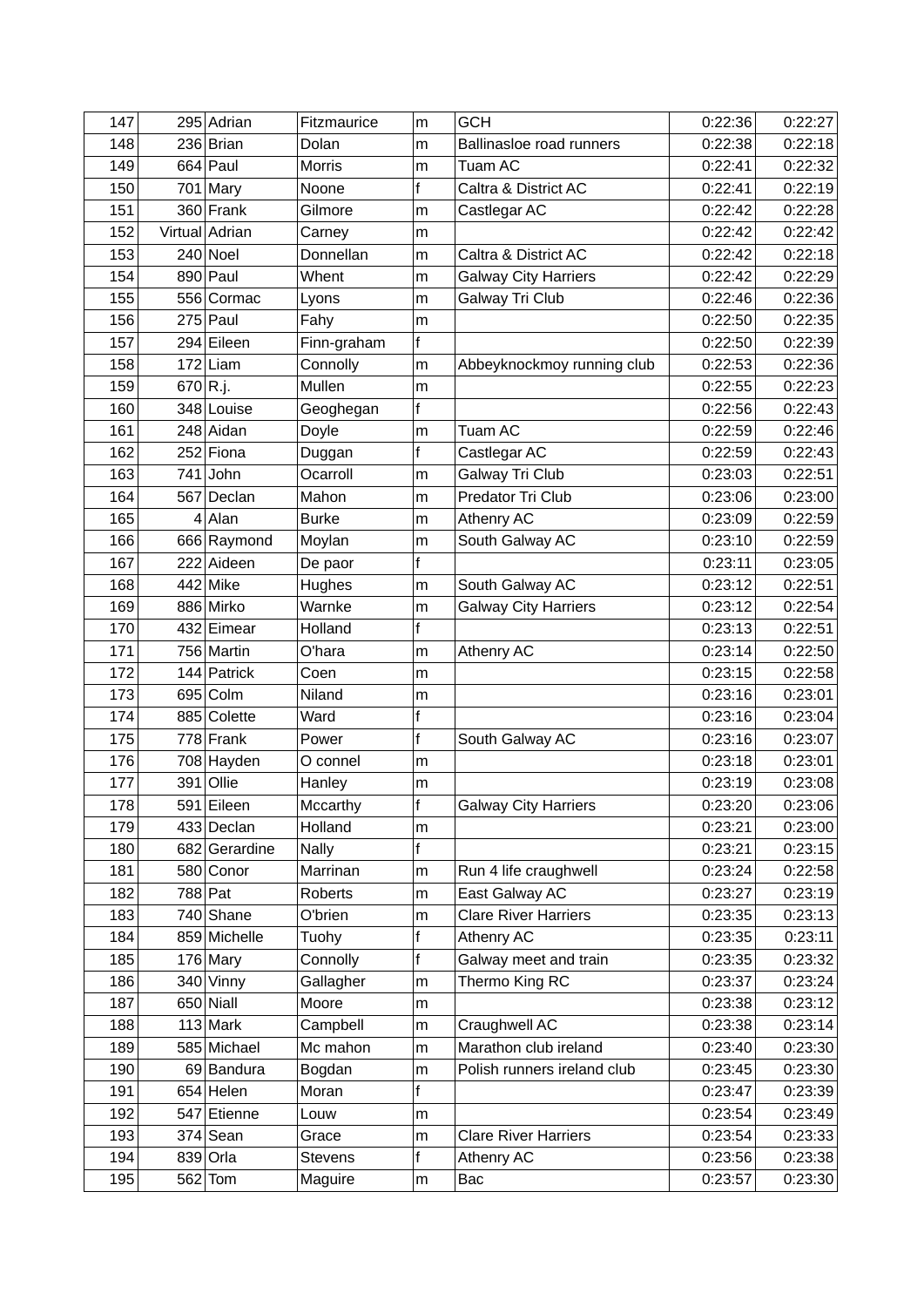| 196 |     | $209$ Sarah   | Curran         | f |                             | 0:23:59 | 0:23:46 |
|-----|-----|---------------|----------------|---|-----------------------------|---------|---------|
| 197 |     | $649$ Emer    | Moore          | f |                             | 0:24:01 | 0:23:44 |
| 198 |     | 925 Lorcan    | Galvin         | m |                             | 0:24:03 | 0:23:52 |
| 199 |     | $182$ Tom     | Corcoran       | f |                             | 0:24:06 | 0:23:50 |
| 200 |     | 803 Declan    | Ryan           | m |                             | 0:24:06 | 0:23:48 |
| 201 |     | 805 Patrick   | Ryan           | m |                             | 0:24:07 | 0:23:50 |
| 202 |     | 208 Nicky     | Curran         | m |                             | 0:24:07 | 0:24:00 |
| 203 |     | 763 Ronan     | O'meara        | m |                             | 0:24:08 | 0:23:51 |
| 204 |     | $525$ John    | Lawless        | m |                             | 0:24:16 | 0:23:56 |
| 205 |     | 490 Valerie   | Kelly          | f | Craughwell AC               | 0:24:17 | 0:24:11 |
| 206 |     | 128 Conor     | Casey          | m |                             | 0:24:18 | 0:23:42 |
| 207 |     | 747 Maria     | O'connor       | f |                             | 0:24:20 | 0:24:04 |
| 208 |     | 318 Simon     | Foley          | m |                             | 0:24:20 | 0:23:59 |
| 209 |     | 549 James     | Lundon         | m | Athenry AC                  | 0:24:20 | 0:24:01 |
| 210 |     | $528$ Joe     | Leahy          | m |                             | 0:24:23 | 0:24:05 |
| 211 | 121 | William       | Cannon         | m | Craughwell AC               | 0:24:24 | 0:24:12 |
| 212 |     | 876 Gabriel   | Walsh          | m | Galway Tri Club             | 0:24:29 | 0:24:21 |
| 213 |     | $720$ Tom     | O farrell      | m |                             | 0:24:30 | 0:24:20 |
| 214 |     | 120 Brendan   | Canning        | m |                             | 0:24:33 | 0:24:20 |
| 215 |     | $459$ Sarah   | Johnson        | f |                             | 0:24:34 | 0:24:00 |
| 216 |     | 840 Jamie     | <b>Stewart</b> | m |                             | 0:24:34 | 0:23:56 |
| 217 |     | $181$ Mark    | Corbett        | m |                             | 0:24:34 | 0:24:22 |
| 218 |     | 542 Katherine | Little         | f |                             | 0:24:35 | 0:24:23 |
| 219 |     | 699 Vivian    | Noone          | m |                             | 0:24:36 | 0:23:47 |
| 220 |     | 146 Mary      | Coleman        | f | Galway Tri Club             | 0:24:38 | 0:24:18 |
| 221 |     | 618 Roisin    | Mcloughlin     | f |                             | 0:24:40 | 0:24:30 |
| 222 |     | 532 Brian     | Ledwith        | m |                             | 0:24:45 | 0:24:24 |
| 223 |     | $761$ Shane   | O'meara        | m |                             | 0:24:45 | 0:24:09 |
| 224 |     | 99 John       | <b>Burke</b>   | m |                             | 0:24:45 | 0:24:12 |
| 225 |     | $672$ Brian   | Mulry          | m |                             | 0:24:47 | 0:24:30 |
| 226 |     | 238 Fergus    | Donnellan      | m |                             | 0:24:47 | 0:24:28 |
| 227 |     | $335$ Tony    | Furey          | m |                             | 0:24:49 | 0:24:36 |
| 228 |     | $80$ TJ       | <b>Breen</b>   | m | Athenry AC                  | 0:24:49 | 0:24:42 |
| 229 |     | 643 Gearoid   | Moloney        | m | Maree AC                    | 0:24:50 | 0:24:09 |
| 230 |     | $548$ Noel    | Lowry          | m |                             | 0:24:50 | 0:24:12 |
| 231 |     | $217$ Laura   | Darby          | f | Galway Tri Club             | 0:24:50 | 0:24:41 |
| 232 |     | $244$ Sarah   | Donohue        | f |                             | 0:24:53 | 0:24:28 |
| 233 |     | $297$ Sean    | Flaherty       | m |                             | 0:24:55 | 0:24:31 |
| 234 |     | $544$ Rita    | Loughrey       | f | Caltra & District AC        | 0:24:56 | 0:24:34 |
| 235 |     | 334 Caroline  | Freeney        | f | Athenry AC                  | 0:24:56 | 0:24:32 |
| 236 |     | 555 Fiona     | Lyons          | f | Galway Tri Club             | 0:24:56 | 0:24:49 |
| 237 |     | 739 Blaithin  | O'brien        | f | <b>Clare River Harriers</b> | 0:24:56 | 0:24:35 |
| 238 |     | $16$ Brid     | Kelly          | f |                             | 0:24:58 | 0:24:43 |
| 239 |     | 376 Kenneth   | Greaney        | m |                             | 0:24:59 | 0:24:43 |
| 240 |     | 302 Patrick   | Flaherty       | m |                             | 0:25:01 | 0:24:52 |
| 241 |     | 417 Deirdre   | Hennelly       | f |                             | 0:25:04 | 0:24:35 |
| 242 |     | 764 Michael   | O'neill        | m |                             | 0:25:05 | 0:24:34 |
| 243 |     | $857$ Eilis   | Treacy         | f | Ballinasloe road runners    | 0:25:07 | 0:24:48 |
| 244 |     | 192 Louise    | Creaven        | f |                             | 0:25:10 | 0:25:00 |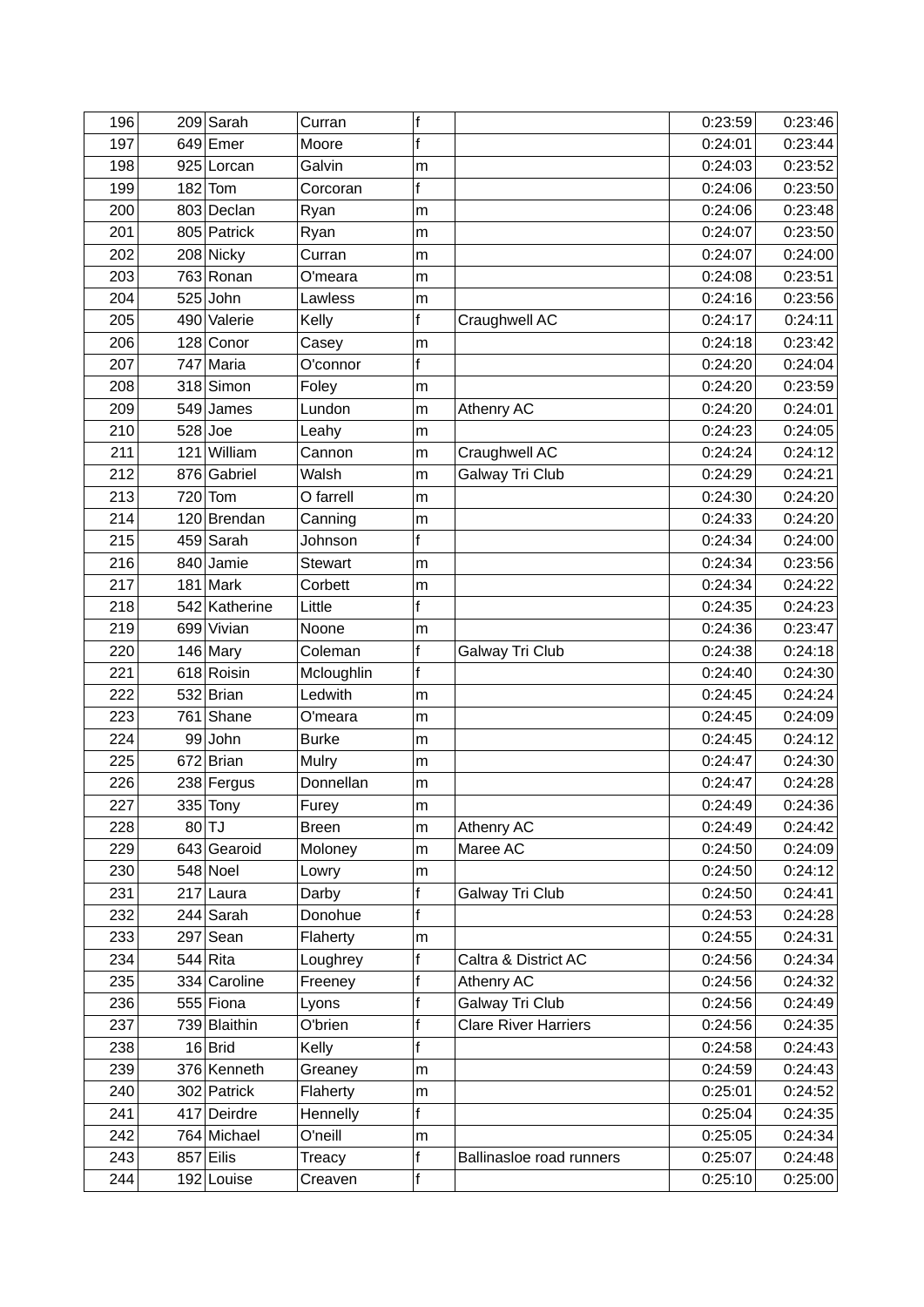| 245 |     | 213 Gerry     | Daly           | m            |                             | 0:25:13 | 0:24:55 |
|-----|-----|---------------|----------------|--------------|-----------------------------|---------|---------|
| 246 |     | 801 Brendan   | Ryan           | m            |                             | 0:25:14 | 0:24:46 |
| 247 |     | 842 Peter     | Strange        | m            |                             | 0:25:15 | 0:24:53 |
| 248 |     | $927$ John    | Murphy         | m            |                             | 0:25:17 | 0:25:01 |
| 249 |     | 561 Philip    | Magnier        | m            | Athenry AC                  | 0:25:17 | 0:24:59 |
| 250 |     | $923$ Paul    | <b>Briscoe</b> | m            |                             | 0:25:18 | 0:25:02 |
| 251 |     | $733$ Fiona   | O'regan        | f            |                             | 0:25:18 | 0:25:01 |
| 252 |     | 96 Chris      | <b>Burke</b>   | f            | Galway Tri Club             | 0:25:18 | 0:25:10 |
| 253 |     | 266 Edward    | Egan           | m            |                             | 0:25:20 | 0:24:54 |
| 254 |     | 746 Robert    | O'connor       | m            |                             | 0:25:20 | 0:25:05 |
| 255 |     | 669 Aoife     | Mullane        | f            | Craughwell AC               | 0:25:23 | 0:24:55 |
| 256 |     | 479 Maria     | Keenehan       | f            |                             | 0:25:25 | 0:25:05 |
| 257 |     | $611$ Niamh   | Mcguire        | f            |                             | 0:25:25 | 0:24:58 |
| 258 |     | 760 Ashling   | O'malley       | f            |                             | 0:25:26 | 0:25:06 |
| 259 |     | $565$ Alan    | Maher          | m            |                             | 0:25:27 | 0:25:05 |
| 260 | 37  | Richard       | Scully         | m            |                             | 0:25:27 | 0:25:13 |
| 261 |     | 36 Simon      | Colbert        | m            |                             | 0:25:28 | 0:25:10 |
| 262 |     | 834 Michael   | Stapleton      | m            | Loughrea AC                 | 0:25:29 | 0:25:17 |
| 263 |     | 582 Maeve     | Mc cafferty    | f            |                             | 0:25:31 | 0:25:07 |
| 264 |     | 92 Carrie     | <b>Budds</b>   | $\mathsf{f}$ |                             | 0:25:36 | 0:25:06 |
| 265 |     | 129 Micheal   | Casey          | m            |                             | 0:25:38 | 0:25:04 |
| 266 |     | $358$ Rita    | Gilmore        | f            |                             | 0:25:39 | 0:25:32 |
| 267 |     | $160$ Nuala   | Connaughton    | f            |                             | 0:25:40 | 0:25:23 |
| 268 |     | 131 Michelle  | Casserly       | f            |                             | 0:25:42 | 0:25:14 |
| 269 |     | $425$ Anne    | Higgins        | f            |                             | 0:25:47 | 0:25:29 |
| 270 |     | 833 Jason     | Spellman       | m            |                             | 0:25:48 | 0:25:08 |
| 271 |     | 355 Aideen    | Gillespie      | f            | Craughwell AC               | 0:25:49 | 0:25:22 |
| 272 | 287 | Sheena        | Fennell        | f            |                             | 0:25:50 | 0:25:42 |
| 273 |     | 813 Helena    | Scannell       | f            | <b>GCH</b>                  | 0:25:51 | 0:25:33 |
| 274 |     | 329 Ann marie | Foy            | f            |                             | 0:25:51 | 0:25:34 |
| 275 |     | $397$ Ray     | Harding        | m            |                             | 0:25:53 | 0:25:42 |
| 276 |     | 855 Gerry     | Treacy         | m            | Craughwell AC               | 0:25:54 | 0:25:31 |
| 277 |     | $621$ Una     | Mcmanus        | f            |                             | 0:25:55 | 0:25:28 |
| 278 |     | 122 Sheila    | Cannon         | f            |                             | 0:25:57 | 0:25:36 |
| 279 |     | $333$ Lorna   | Freeman        | f            | Predator Tri Club           | 0:25:59 | 0:25:34 |
| 280 |     | 408 Mary-kate | Heaslip        | f            |                             | 0:25:59 | 0:25:23 |
| 281 |     | $242$ Karen   | Donohue        | f            |                             | 0:26:01 | 0:25:37 |
| 282 |     | 97 Roisin     | <b>Burke</b>   | f            | Galway Tri Club             | 0:26:03 | 0:25:55 |
| 283 |     | 588 Colm      | Mcallen        | m            | Craughwell AC               | 0:26:07 | 0:25:39 |
| 284 |     | $554$ John    | Lyons          | m            |                             | 0:26:09 | 0:25:39 |
| 285 |     | $752$ Birte   | Offick         | f            |                             | 0:26:11 | 0:25:41 |
| 286 |     | 34 Shane      | Ganley         | m            |                             | 0:26:12 | 0:25:39 |
| 287 |     | $652$ Aine    | Moran          | f            |                             | 0:26:18 | 0:25:55 |
| 288 |     | $829$ John    | Smalle         | m            | Craughwell AC               | 0:26:19 | 0:25:56 |
| 289 |     | 762 Siobhan   | O'meara        | f            | <b>Galway City Harriers</b> | 0:26:21 | 0:26:07 |
| 290 |     | 822 Caroline  | Silke          | f            |                             | 0:26:25 | 0:26:15 |
| 291 |     | 372 Helena    | Gorman         | f            | Craughwell AC               | 0:26:27 | 0:26:05 |
| 292 |     | 506 Fiona     | Kilroy         | f            | Craughwell AC               | 0:26:29 | 0:26:03 |
| 293 |     | $137$ Marie   | Clarke         | f            | <b>CRH</b>                  | 0:26:29 | 0:26:20 |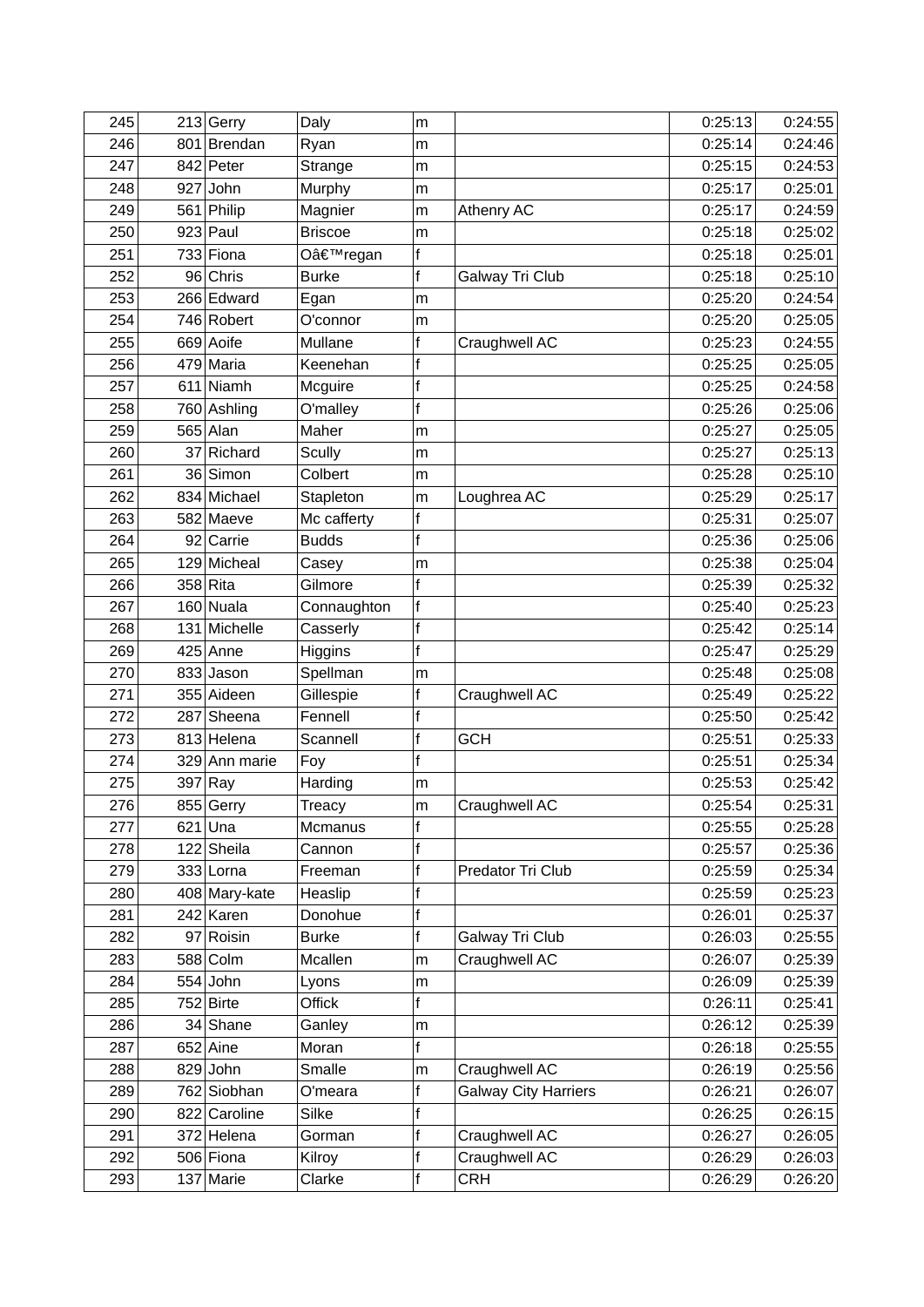| 294 |               | $508$ Eoin     | King             | m            |                                 | 0:26:29 | 0:26:11 |
|-----|---------------|----------------|------------------|--------------|---------------------------------|---------|---------|
| 295 |               | 293 Michael    | Finnerty         | m            | Craughwell AC                   | 0:26:32 | 0:26:09 |
| 296 |               | 214 Matilda    | Daly             | $\mathsf f$  |                                 | 0:26:37 | 0:26:03 |
| 297 |               | $321$ Amy      | Forde            | $\mathsf{f}$ |                                 | 0:26:41 | 0:26:17 |
| 298 | 907           | Ciaran         | Davey            | m            |                                 | 0:26:47 | 0:26:22 |
| 299 |               | 341 Brendan    | Gamble           | m            |                                 | 0:26:48 | 0:26:34 |
| 300 |               | $626$ John     | Mcwalter         | m            |                                 | 0:26:48 | 0:26:34 |
| 301 |               | 485 Fiona      | Kelly            | $\mathsf f$  | Craughwell AC                   | 0:26:48 | 0:26:25 |
| 302 |               | 336 Joseph     | Gaffney          | m            |                                 | 0:26:49 | 0:26:16 |
| 303 |               | $640$ Sarah    | Molloy           | f            |                                 | 0:26:49 | 0:26:23 |
| 304 |               | 190 Lee-ann    | Coughlan         | $\mathsf f$  |                                 | 0:26:49 | 0:26:27 |
| 305 |               | $326$ Edel     | Forde            | $\mathsf{f}$ | Craughwell AC                   | 0:26:50 | 0:26:28 |
| 306 |               | 19 Meabh       | Carey            | f            |                                 | 0:26:54 | 0:26:21 |
| 307 |               | 437 Rebecca    | Horgan           | f            |                                 | 0:26:54 | 0:26:35 |
| 308 |               | 900 Pamela     | Wynne            | f            |                                 | 0:26:55 | 0:26:25 |
| 309 |               | 910 Louise     | Cannon           | f            |                                 | 0:26:55 | 0:26:16 |
| 310 |               | 735 Martina    | Oates            | $\mathsf f$  | <b>Galway City Harriers</b>     | 0:26:55 | 0:26:42 |
| 311 |               | $441$ Jean     | Hughes           | f            | <b>Galway City Harriers</b>     | 0:26:56 | 0:26:41 |
| 312 |               | 299 Brian      | Flaherty         | m            |                                 | 0:26:57 | 0:26:38 |
| 313 | Virtual Peter |                | McGowan          | m            |                                 | 0:26:59 | 0:26:59 |
| 314 |               | 18 Teresa      | Gallager         | f            |                                 | 0:27:06 | 0:26:56 |
| 315 |               | 676 John       | Murphy           | m            |                                 | 0:27:07 | 0:26:32 |
| 316 |               | 714 Micheal    | O domhnaill      | m            | Castlegar AC                    | 0:27:08 | 0:26:30 |
| 317 |               | 809 Caroline   | Ryan             | f            |                                 | 0:27:08 | 0:26:41 |
| 318 |               | 344 Marie      | Garvey           | $\mathsf{f}$ | <b>Ballinasloe road runners</b> | 0:27:12 | 0:26:51 |
| 319 |               | 86 Shane       | <b>Broderick</b> | m            |                                 | 0:27:12 | 0:26:33 |
| 320 |               | $638$ Tom      | Mitchell         | m            | Craughwell AC                   | 0:27:16 | 0:26:38 |
| 321 |               | 447 Maeve      | Hynes            | $\mathsf f$  |                                 | 0:27:19 | 0:26:44 |
| 322 | 277           | Michael        | Fallon           | m            | Caltra & District AC            | 0:27:19 | 0:26:55 |
| 323 |               | 922 Conor      | Nolan            | m            |                                 | 0:27:22 | 0:27:07 |
| 324 |               | 25 Maura       | <b>Stephens</b>  | $\mathsf f$  |                                 | 0:27:22 | 0:26:47 |
| 325 |               | 892 Caroline   | Whiriskey        | f            |                                 | 0:27:31 | 0:26:41 |
| 326 |               | 416 Eimear     | Hennelly         | f            |                                 | 0:27:31 | 0:27:02 |
| 327 |               | 543 Hannah     | Loughnane        | $\mathsf f$  |                                 | 0:27:32 | 0:27:04 |
| 328 |               | 537 Martin     | Lennon           | m            |                                 | 0:27:34 | 0:27:19 |
| 329 |               | 912 Damien     | Kelly            | m            |                                 | 0:27:34 | 0:26:54 |
| 330 |               | $563$ Jim      | Maher            | ${\sf m}$    |                                 | 0:27:35 | 0:27:01 |
| 331 |               | 775 Mandy      | Post             | f            |                                 | 0:27:35 | 0:26:57 |
| 332 |               | 20 Megan       | <b>Brennan</b>   | $\mathsf f$  |                                 | 0:27:36 | 0:27:25 |
| 333 |               | $860$ Dee      | Twomey           | $\mathsf f$  |                                 | 0:27:36 | 0:27:01 |
| 334 |               | 575 Sinead     | Mannion          | f            |                                 | 0:27:37 | 0:26:57 |
| 335 |               | $103$ Jacinta  | <b>Byrne</b>     | $\mathsf f$  |                                 | 0:27:38 | 0:27:29 |
| 336 |               | 579 Carmel     | Marren           | $\mathsf f$  |                                 | 0:27:39 | 0:27:16 |
| 337 |               | 500 Bernadette | Kenny            | $\mathsf f$  |                                 | 0:27:39 | 0:27:18 |
| 338 |               | $387$ Laura    | Hanley           | $\mathsf f$  |                                 | 0:27:41 | 0:27:20 |
| 339 |               | 216 Elisha     | Daniels          | f            | Craughwell AC                   | 0:27:43 | 0:27:13 |
| 340 |               | 282 Josephine  | Farrell          | $\mathsf f$  |                                 | 0:27:44 | 0:27:34 |
| 341 |               | 476 Robert     | Keary            | m            | Loughrea AC                     | 0:27:45 | 0:27:34 |
| 342 |               | 322 Carmel     | Forde            | f            |                                 | 0:27:46 | 0:27:04 |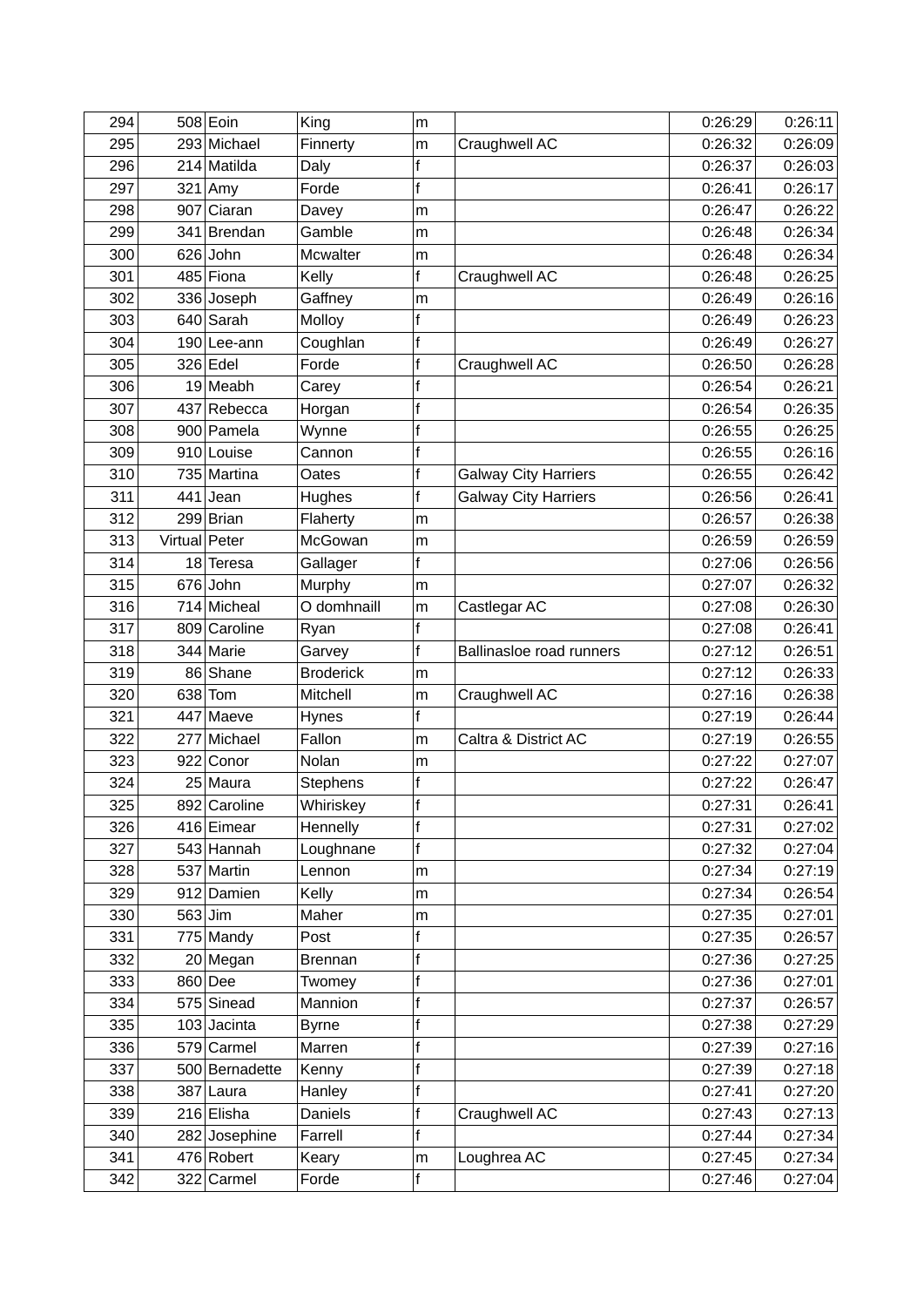| 343 |                | 305 Saoirse      | Flanagan          | f            |                             | 0:27:50 | 0:27:08 |
|-----|----------------|------------------|-------------------|--------------|-----------------------------|---------|---------|
| 344 |                | 367 Evelyn       | Glynn             | f            | Oranmore                    | 0:27:57 | 0:27:26 |
| 345 |                | 815 Michael      | Scarry            | m            |                             | 0:27:59 | 0:27:17 |
| 346 |                | 40 Ciara         | Callanan          | $\mathsf f$  |                             | 0:28:04 | 0:27:08 |
| 347 |                | 795 Angela       | Rooney            | f            |                             | 0:28:07 | 0:27:35 |
| 348 |                | 584 Kieran       | Mc goldrick       | m            |                             | 0:28:10 | 0:27:41 |
| 349 |                | 133 Danielle     | Casserly          | f            |                             | 0:28:12 | 0:27:50 |
| 350 |                | 2 Gary           | Doherty           | m            | Athenry AC                  | 0:28:12 | 0:27:55 |
| 351 |                | 156 Dermot       | Comerford         | m            |                             | 0:28:13 | 0:27:43 |
| 352 |                | 753 Siobhan      | O'flynn           | f            |                             | 0:28:13 | 0:27:40 |
| 353 |                | 58 Laura         | <b>Basquill</b>   | f            |                             | 0:28:14 | 0:27:51 |
| 354 |                | 830 Larry        | Smyth             | m            |                             | 0:28:14 | 0:27:40 |
| 355 |                | 315 Aoife        | Fogarty           | $\mathsf f$  |                             | 0:28:17 | 0:27:37 |
| 356 |                | 794 Maria        | Rooney            | $\mathsf f$  | Galway Tri Club             | 0:28:17 | 0:27:45 |
| 357 |                | 853 Elaine       | Treacy            | f            |                             | 0:28:21 | 0:28:02 |
| 358 |                | $179$ Shane      | Conway            | m            |                             | 0:28:23 | 0:27:50 |
| 359 |                | Virtual Patricia | Rovira            | f            | Run Your Life               | 0:28:24 | 0:28:24 |
| 360 |                | $811$ Casey      | Ryback            | m            |                             | 0:28:27 | 0:27:55 |
| 361 |                | 328 Jackie       | Fox               | f            | Craughwell AC               | 0:28:27 | 0:27:58 |
| 362 |                | $300$ Lisa       | Flaherty          | $\mathsf{f}$ |                             | 0:28:28 | 0:28:05 |
| 363 |                | 83 Eoin          | <b>Brennan</b>    | m            | Galway                      | 0:28:28 | 0:27:57 |
| 364 |                | $504$ Jayne      | Killian           | $\mathsf f$  | <b>Galway City Harriers</b> | 0:28:29 | 0:27:50 |
| 365 |                | $308$ Orla       | Flatley           | f            |                             | 0:28:30 | 0:28:08 |
| 366 |                | 6 Michael        | McDonagh          | m            | Craughwell AC               | 0:28:30 | 0:28:04 |
| 367 |                | 613 Colin        | Mcilrath          | m            |                             | 0:28:30 | 0:28:06 |
| 368 | 7              | Stephanie        | McDonagh          | $\mathsf f$  | Craughwell AC               | 0:28:30 | 0:28:05 |
| 369 |                | $856$ Alan       | Treacy            | m            |                             | 0:28:32 | 0:28:12 |
| 370 |                | 460 Noelle       | Jones             | f            | Castlegar AC                | 0:28:34 | 0:28:10 |
| 371 |                | $583$ Mary       | Mc cormack        | f            | <b>Clare River Harriers</b> | 0:28:35 | 0:28:24 |
| 372 |                | 205 Majella      | Cummins           | f            | Athenry AC                  | 0:28:36 | 0:27:53 |
| 373 |                | 123 Anita        | Carney            | $\mathsf f$  | Caltra & District AC        | 0:28:42 | 0:28:18 |
| 374 |                | 850 Nina         | Topalova          | f            | Craughwell AC               | 0:28:44 | 0:28:39 |
| 375 |                | 35 Mary          | Cannon            | f            |                             | 0:28:49 | 0:28:18 |
| 376 |                | 280 Aoife        | Fannin            | $\mathsf f$  |                             | 0:28:51 | 0:28:37 |
| 377 |                | $105$ Lorna      | Cahill            | $\mathsf f$  |                             | 0:28:51 | 0:28:16 |
| 378 |                | 524 Majella      | Lavelle           | $\mathsf f$  |                             | 0:28:56 | 0:28:23 |
| 379 |                | $256$ Frank      | Dunleavy          | m            |                             | 0:28:58 | 0:28:20 |
| 380 | Virtual Claire |                  | Hodgins           | f            |                             | 0:29:00 | 0:29:00 |
| 381 |                | 384 Maggie       | Hall              | $\mathsf f$  | <b>GCH</b>                  | 0:29:00 | 0:28:20 |
| 382 |                | $751$ Katie      | O'dwyer           | f            |                             | 0:29:03 | 0:28:26 |
| 383 |                | 647 Anne marie   | Moore             | $\mathsf f$  |                             | 0:29:04 | 0:28:27 |
| 384 |                | $1$ Tony         | O'Callaghan       | m            | Craughwell AC               | 0:29:05 | 0:28:28 |
| 385 |                | $678$ Orla       | Murphy            | f            |                             | 0:29:06 | 0:28:39 |
| 386 | 79 R           |                  | <b>Breathnach</b> | $\mathsf f$  |                             | 0:29:07 | 0:28:27 |
| 387 |                | 513 Sinead       | King              | $\mathsf f$  |                             | 0:29:07 | 0:28:27 |
| 388 |                | 491 Michelle     | Kelly             | $\mathsf f$  |                             | 0:29:07 | 0:28:28 |
| 389 |                | 373 Killian      | Gottsche          | ${\sf m}$    |                             | 0:29:11 | 0:28:34 |
| 390 |                | $426$  Liam      | Higgins           | m            |                             | 0:29:13 | 0:28:40 |
| 391 | Virtual Elsie  |                  | Farragher         | f            |                             | 0:29:14 | 0:29:14 |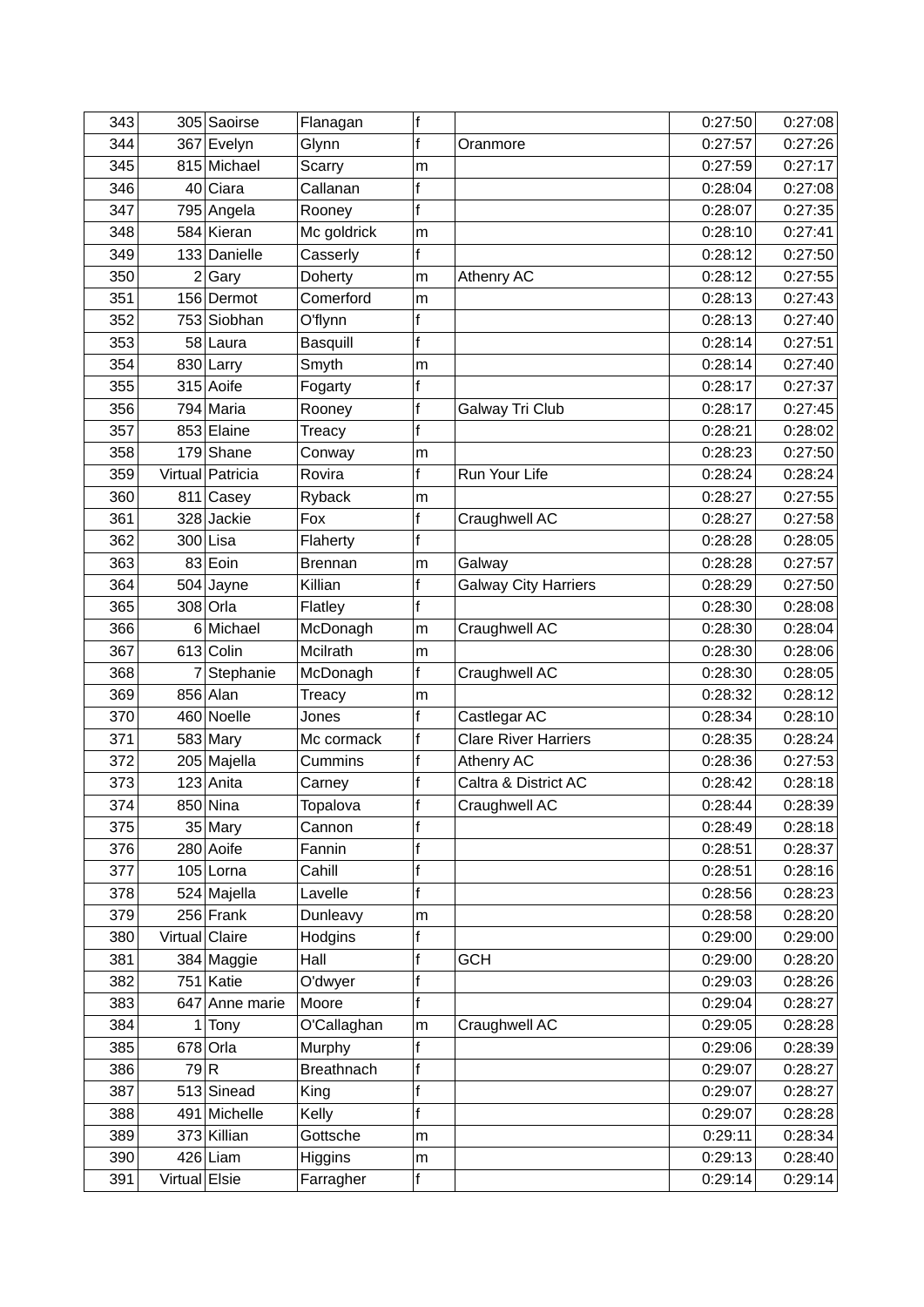| 392 |           | 639 Michael     | Mockler          | m | Caltra & District AC        | 0:29:17 | 0:28:52 |
|-----|-----------|-----------------|------------------|---|-----------------------------|---------|---------|
| 393 |           | $165$ Helen     | Connaughton      | f |                             | 0:29:17 | 0:28:40 |
| 394 |           | $812$ Ann       | Sammon           | f |                             | 0:29:19 | 0:28:55 |
| 395 |           | 849 Laura       | Thornton         | f | Craughwell AC               | 0:29:21 | 0:28:53 |
| 396 | 776       | Ciara           | Power            | f |                             | 0:29:23 | 0:28:47 |
| 397 |           | 692 Sharon      | Ni loideain      | f |                             | 0:29:24 | 0:28:46 |
| 398 |           | 140 Julianne    | Clarke           |   |                             | 0:29:24 | 0:29:05 |
| 399 |           | $691$ Emer      | Ni dhomhnaill    | f |                             | 0:29:24 | 0:28:46 |
| 400 |           | Virtual Ronan   | Coleman          | m |                             | 0:29:29 | 0:29:29 |
| 401 |           | $119$ Teresa    | Canavan          | f | Craughwell AC               | 0:29:35 | 0:29:09 |
| 402 |           | 243 Patricia    | Donohue          | f | Kinvara                     | 0:29:35 | 0:29:16 |
| 403 |           | Virtual Ronan   | Coleman          | m |                             | 0:29:37 | 0:29:37 |
| 404 |           | $841$ Niall     | <b>Stewart</b>   | m | South Galway AC             | 0:29:40 | 0:29:24 |
| 405 |           | 630 Annmarie    | Meehan           | f |                             | 0:29:41 | 0:28:38 |
| 406 |           | 531 Elaine      | Leavy            | f |                             | 0:29:41 | 0:29:05 |
| 407 |           | 590 Caragh      | Mccarthy         | f |                             | 0:29:42 | 0:29:24 |
| 408 |           | 85 Sonya        | <b>Broderick</b> | f | Athenry AC                  | 0:29:43 | 0:29:25 |
| 409 |           | $211$ Cait      | Daley            | f |                             | 0:29:43 | 0:29:21 |
| 410 |           | $147$ Mags      | Coleman          | f | Galway Tri Club             | 0:29:44 | 0:29:23 |
| 411 |           | 301 Louise      | Flaherty         | f |                             | 0:29:45 | 0:29:34 |
| 412 |           | 880 Robert      | Walsh            | m |                             | 0:29:45 | 0:29:16 |
| 413 |           | 195 Philip      | Cribbin          | m | <b>Clare River Harriers</b> | 0:29:49 | 0:29:23 |
| 414 |           | 401 Emma        | Hawkes           | f | Loughrea AC                 | 0:29:52 | 0:29:21 |
| 415 |           | 606 Marie       | Mcgee            | f |                             | 0:29:52 | 0:29:33 |
| 416 |           | $320$ Lisa      | Forde            | f |                             | 0:29:53 | 0:29:21 |
| 417 |           | 261 Miriam      | Durand           | f | Tuam AC                     | 0:29:57 | 0:29:16 |
| 418 | 455       | Lorna           | Jennings         | f | <b>Tuam AC</b>              | 0:30:00 | 0:29:18 |
| 419 |           | $185$  Ingrid   | Corr             | f |                             | 0:30:01 | 0:29:49 |
| 420 |           | 710 Raymond     | O connor         | m |                             | 0:30:03 | 0:26:31 |
| 421 |           | 39 Angela       | Mitchell         | f |                             | 0:30:04 | 0:29:36 |
| 422 |           | 914 Caitriona   | Redmond          | f |                             | 0:30:06 | 0:29:34 |
| 423 |           | 59 Rosaleen     | <b>Beattie</b>   | f | Craughwell AC               | 0:30:06 | 0:29:41 |
| 424 |           | 573 Martha      | Mannion          | f | Craughwell AC               | 0:30:06 | 0:29:41 |
| 425 |           | 227 Pamela      | Devaney          | f | Tuam AC                     | 0:30:07 | 0:29:26 |
| 426 |           | 755 Eileen      | O'hara           | f |                             | 0:30:11 | 0:29:48 |
| 427 |           | Virtual Regina  | Curran           | f | <b>Melrose Running Club</b> | 0:30:18 | 0:30:18 |
| 428 |           | 780 Aoife       | Quinn            | f |                             | 0:30:21 | 0:29:56 |
| 429 |           | 844 Christopher | Talbot           | m |                             | 0:30:21 | 0:29:08 |
| 430 |           | 569 Carmel      | Mahon            | f |                             | 0:30:21 | 0:29:38 |
| 431 |           | $228$ Carmel    | Devaney          | f |                             | 0:30:26 | 0:30:15 |
| 432 |           | 47 Laura        | <b>Browne</b>    | f |                             | 0:30:27 | 0:29:17 |
| 433 |           | $572$ Jane      | Mangan           | f | Athenry AC                  | 0:30:29 | 0:29:55 |
| 434 |           | 566 Nora        | Maher            | f |                             | 0:30:30 | 0:30:00 |
| 435 |           | $112$ Dympna    | Calvey           | f |                             | 0:30:30 | 0:30:19 |
| 436 |           | 91 Gerry        | <b>Bruen</b>     | m | Ballinasloe road runners    | 0:30:33 | 0:30:10 |
| 437 |           | 134 Brenda      | Cawley           | f |                             | 0:30:33 | 0:30:01 |
| 438 | $454$ Liz |                 | Jennings         | f |                             | 0:30:37 | 0:30:02 |
| 439 |           | 233 Noreen      | Doherty          | f |                             | 0:30:51 | 0:30:07 |
| 440 |           | $15 $ Clar      | Ni Laighin       | f |                             | 0:30:56 | 0:30:39 |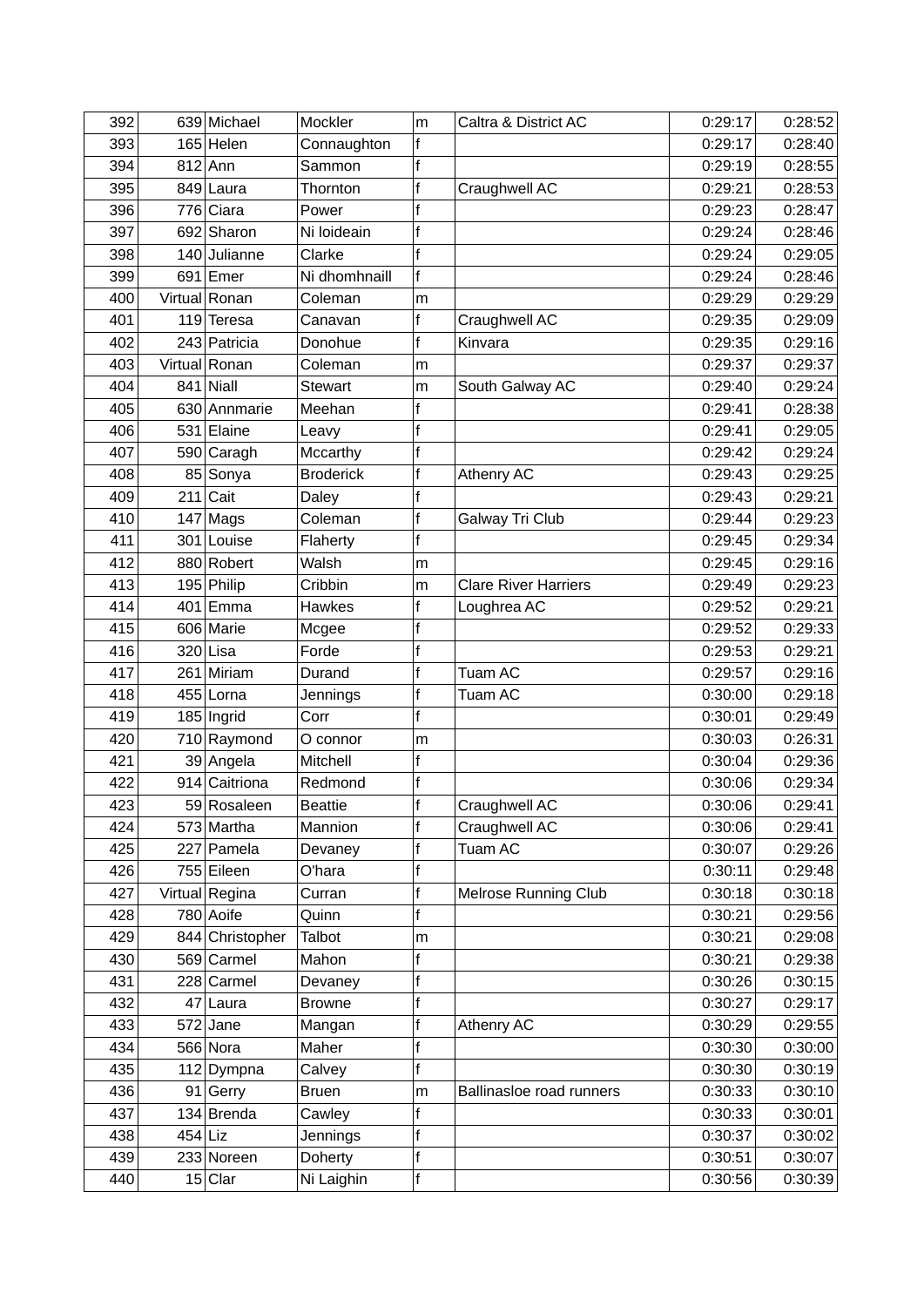| 441 | Virtual Kevin |                | O Dea             | m           | <b>Clare River Harriers</b> | 0:30:57 | 0:30:57 |
|-----|---------------|----------------|-------------------|-------------|-----------------------------|---------|---------|
| 442 | 267           | Sadhbh         | Egan              | f           |                             | 0:30:58 | 0:30:33 |
| 443 |               | $125$ Renne    | Carroll           | f           |                             | 0:31:02 | 0:30:47 |
| 444 |               | 249 Karina     | Doyle             | f           |                             | 0:31:10 | 0:30:40 |
| 445 |               | 915 Maria      | O grady           | f           |                             | 0:31:18 | 0:30:39 |
| 446 |               | 22 Sandra      | Glynn             | f           |                             | 0:31:23 | 0:31:08 |
| 447 |               | 702 Peadar     | Nugent            | m           | Athenry AC                  | 0:31:27 | 0:30:44 |
| 448 |               | 63 Vinny       | <b>Beirne</b>     | m           |                             | 0:31:37 | 0:31:08 |
| 449 |               | 517 Nicola     | Kyne              | f           |                             | 0:31:46 | 0:31:05 |
| 450 |               | 141 Nicola     | Cleary            | f           |                             | 0:31:50 | 0:31:33 |
| 451 |               | 540 Sinead     | Leyne             | f           |                             | 0:31:51 | 0:31:39 |
| 452 | Virtual EDEL  |                | <b>SINNOTT</b>    | f           |                             | 0:31:54 | 0:31:54 |
| 453 |               | 703 Edel       | O brien           | f           | Loughrea AC                 | 0:31:56 | 0:31:25 |
| 454 |               | 655 Patricia   | Moran             | f           |                             | 0:32:00 | 0:31:31 |
| 455 |               | 272 Marian     | Fahy              | f           |                             | 0:32:00 | 0:31:25 |
| 456 |               | $511$ Fiona    | King              | f           |                             | 0:32:07 | 0:31:23 |
| 457 |               | 637 Joanna     | Mitchell          | f           |                             | 0:32:07 | 0:31:40 |
| 458 |               | 908 Linda      | Davey             | f           |                             | 0:32:15 | 0:31:34 |
| 459 |               | 480 Niamh      | Kelly             | f           | <b>HP</b>                   | 0:32:17 | 0:31:41 |
| 460 |               | 909 Teresa     | Kennedy-lydon     | $\mathsf f$ |                             | 0:32:29 | 0:31:57 |
| 461 |               | 440 Grace      | Hoysted           | f           |                             | 0:32:35 | 0:31:39 |
| 462 | 617           | Myles          | <b>Mckittrick</b> | m           |                             | 0:32:36 | 0:31:39 |
| 463 |               | 680 Ciara      | Murray            | f           |                             | 0:32:41 | 0:31:57 |
| 464 |               | $510$ Basil    | King              | m           | Athenry AC                  | 0:32:46 | 0:32:13 |
| 465 |               | 298 Maggie     | Flaherty          | f           |                             | 0:32:46 | 0:32:02 |
| 466 | 71            | Olivis         | <b>Boyle</b>      | f           |                             | 0:32:49 | 0:32:04 |
| 467 |               | 52 Karen       | Bacon             | f           | Loughrea AC                 | 0:32:52 | 0:32:39 |
| 468 |               | 824 Siobhan    | Skehan            | f           |                             | 0:33:03 | 0:32:19 |
| 469 | Virtual Aoife |                | Harte             | f           |                             | 0:32:45 | 0:32:45 |
| 470 |               | 468 Martin     | Keane             | m           | Athenry AC                  | 0:33:17 | 0:32:57 |
| 471 |               | 825 Valerie    | Slattery          | f           | Predator Tri Club           | 0:33:24 | 0:32:42 |
| 472 |               | 576 Breda      | Mannion           | f           |                             | 0:33:27 | 0:32:46 |
| 473 |               | $697$ Enda     | Nolan             | m           |                             | 0:33:48 | 0:33:10 |
| 474 |               | 862 Carmel     | Varley            | f           |                             | 0:33:58 | 0:33:16 |
| 475 |               | 49 Deirdre     | Ward              | f           | <b>GCH</b>                  | 0:34:29 | 0:33:48 |
| 476 |               | $501$ Noel     | Kenny             | m           | Ballinasloe road runners    | 0:34:41 | 0:34:20 |
| 477 |               | 84 Paul        | <b>Breslin</b>    | f           |                             | 0:34:48 | 0:34:05 |
| 478 |               | 553 Niamh      | Lynch             | f           |                             | 0:35:03 | 0:34:30 |
| 479 |               | 878 Lesley ann | Walsh             | f           | <b>GCH</b>                  | 0:35:09 | 0:34:37 |
| 480 |               | 406 Sandra     | Healy             | f           |                             | 0:35:13 | 0:34:54 |
| 481 |               | 204 Lorraine   | Cullen            | f           |                             | 0:35:13 | 0:34:53 |
| 482 |               | 382 Kieran     | Guiry             | m           | Athenry AC                  | 0:35:27 | 0:34:58 |
| 483 |               | $757$ Cathal   | O'heidhin         | m           |                             | 0:35:30 | 0:34:59 |
| 484 |               | 679 Fidelma    | Murray            | f           |                             | 0:36:16 | 0:35:37 |
| 485 |               | 420 Deborah    | Hennessy          | f           | Craughwell AC               | 0:36:17 | 0:35:41 |
| 486 | 157           | Yvonne         | Commins           | f           | Craughwell AC               | 0:36:17 | 0:35:41 |
| 487 |               | $285$ Cora     | Fawl              | f           |                             | 0:36:20 | 0:36:08 |
| 488 |               | 224 Aisling    | Deely             | f           | Loughrea AC                 | 0:37:30 | 0:37:01 |
| 489 |               | 366 Michael    | Glynn             | m           | Athenry AC                  | 0:38:27 | 0:37:55 |